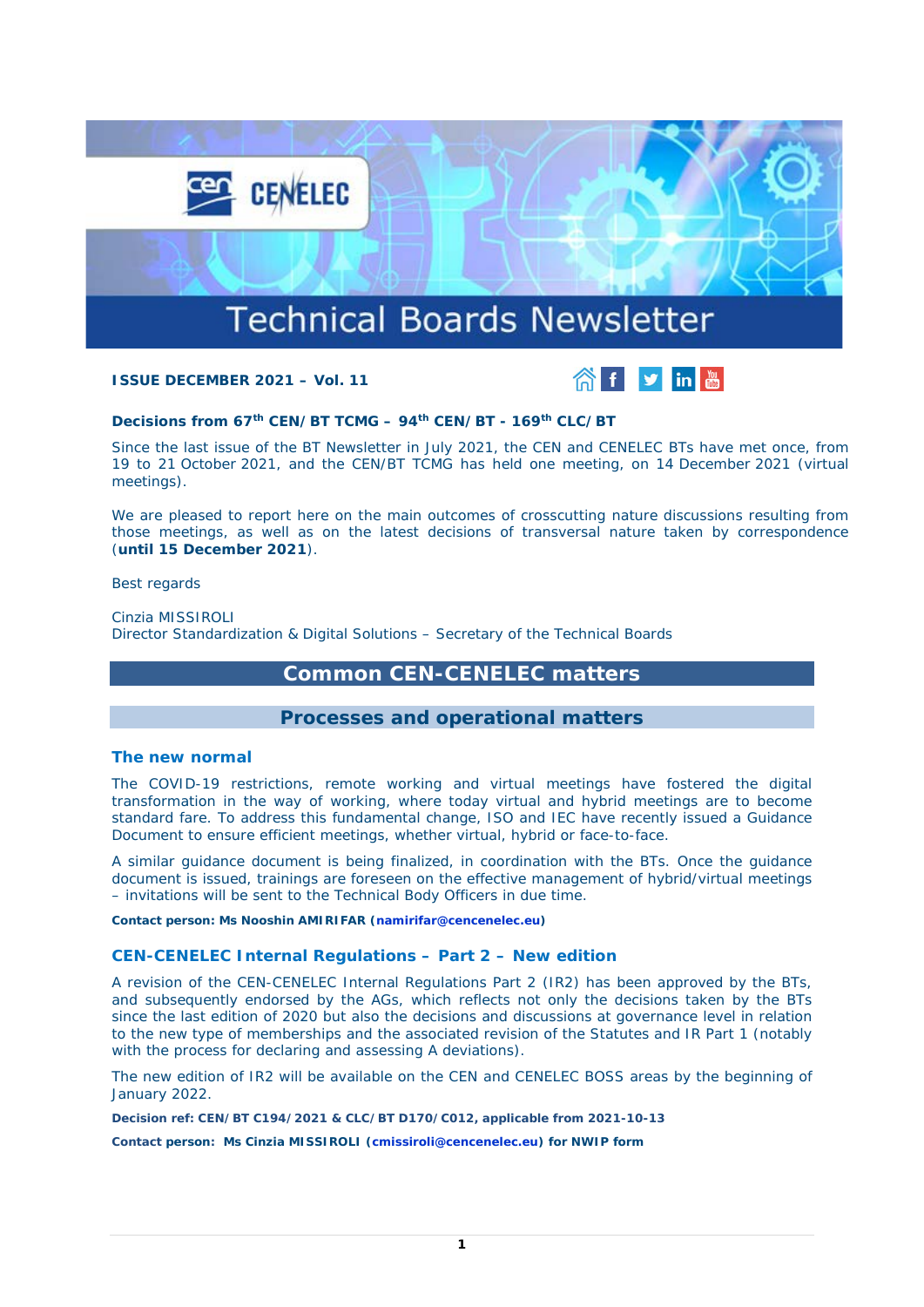#### **Revised form for NWI proposal**

The BTs agreed on a revised NWIP form, to be used from 2022-01-10 onwards.

The revision brings clarification on the target dates associated with the flexible standards development process, includes detailed information on those UN Sustainable Development Goals (SDGs) addressed in the future deliverable, and adds a section on possible digital aspect(s) for standards development and publication.

In this context, CCMC has uploaded the new **NWIP form** on the [CEN](https://boss.cen.eu/reference-material/formstemplates/pages/) and [CENELEC](https://boss.cenelec.eu/reference-material/formstemplates/pages/) BOSS pages (under Forms & Templates – Section 'Technical Work').

A **webinar** to explain the novelties of the NWIP form is available:

- CEN: on the [CEN Expert Area](https://experts.cen.eu/trainings-materials/events/2021/2021-12-17-cen-nwip-form/) and on [YouTube](https://www.youtube.com/watch?v=SSDvijR2-f8)
- **CENELEC**: on the [CENELEC Expert Area](https://eur01.safelinks.protection.outlook.com/?url=https%3A%2F%2Fexperts.cenelec.eu%2Ftrainings-materials%2Fevents%2F2021%2F2021-12-17-clc-nwip-form%2F&data=04%7C01%7Cnpaquay%40cencenelec.eu%7C0e744e4bfdf447b9d07808d9c3cec602%7Cccf5775126f1429c87578729c8e9e995%7C0%7C0%7C637756115124508370%7CUnknown%7CTWFpbGZsb3d8eyJWIjoiMC4wLjAwMDAiLCJQIjoiV2luMzIiLCJBTiI6Ik1haWwiLCJXVCI6Mn0%3D%7C3000&sdata=%2B0FiJ6VekmOKZLBtpkZjMj05dt3HNgJ%2BVWSeRo9%2B93A%3D&reserved=0) and on [YouTube](https://eur01.safelinks.protection.outlook.com/?url=https%3A%2F%2Fwww.youtube.com%2Fwatch%3Fv%3D1p0tYoPrD2o&data=04%7C01%7Cnpaquay%40cencenelec.eu%7C0e744e4bfdf447b9d07808d9c3cec602%7Cccf5775126f1429c87578729c8e9e995%7C0%7C0%7C637756115124508370%7CUnknown%7CTWFpbGZsb3d8eyJWIjoiMC4wLjAwMDAiLCJQIjoiV2luMzIiLCJBTiI6Ik1haWwiLCJXVCI6Mn0%3D%7C3000&sdata=GYM3z1brdNd%2FPQEo3DxCoawOAtt2EMC2epkz1vtz3N4%3D&reserved=0)

Furthermore, the BTs invited the SDG Steering Committee to organize a webinar for TBOs on the use of SDGs classification.

*Decision ref: CEN/BT 22/2021 & CLC/BT D169/003, applicable from 2021-10-20*

*Contact person: Mr Alberto SIMEONI [\(asimeoni@cencenelec.eu\)](mailto:asimeoni@cencenelec.eu) for NWIP form Ms Claire DALIER [\(cdalier@cencenelec.eu\)](mailto:cdalier@cencenelec.eu) for the addressing of SDGs in CEN & CENELEC*

#### **Eurocodes in CEN and CENELEC standards**

The BTs confirmed the need to involve CEN/TC 250 'Structural Eurocodes' in the development of CEN and CENELEC standards related to structural and geotechnical design rules. To this end, CLC/BTWG 128-3 'BT efficiency' was invited to assess the necessity of establishing a mechanism similar to the one already in place at CEN level (BT C36/2014).

NOTE: Through Decision BT C36/2014 CEN/BT confirmed the CEN/TC 250's overall responsibility for structural and geotechnical design rules for building and civil engineering, and decided that:

- CEN/TCs (products, execution) should refer in their standards (when possible) to the relevant Eurocodes parts, when reference to structural and geotechnical design rules are needed;
- rules relating to structural and geotechnical design should only be included in standards under other CEN/TCs' responsibility following agreement with CEN/TC 250;
- in cases where rules relating to structural and geotechnical design have been included in standards by other CEN/TCs, a mode of cooperation should be established with CEN/TC 250 to transpose design rules to the relevant Eurocode part where agreed or, as a minimum, eliminate any incompatibilities or ambiguities,

CEN/BT also invited

- CEN/TC 250 to contact other CEN/TCs setting out their planned work programme and inviting the reconfirmation and/or establishment of effective liaisons between product TCs and CEN/TC 250 to support the implementation of this decision;
- CEN/TC 250 to report to CEN/BT at least annually on the effectiveness of coordination with other CEN/TCs as well as the existing liaisons;
- CEN/TCs (products, execution) having in their standards rules relating to structural and geotechnical design or developing rules relating to structural and geotechnical design to liaise closely with CEN/TC 250.

*Decision ref: CEN/BT 020/2021 & CLC/BT D169/010, applicable from 2021-10-20*

*Contact person: Ms Pavlina Karagianni [\(pkaragianni@cencenelec.eu\)](mailto:pkaragianni@cencenelec.eu)*

## **Cooperation with EC/EFTA**

#### **Citation of Harmonized Standards in the OJEU – State of play @end 2021**

Over 2021 the BTs have been regularly updated on the progress and issues relating to citation:

• The positive evolution in the **number of citations** is confirmed, with 198 references of hENs cited in the Official Journal so far in 2021 (197 in 2020 - 151 in 2019), covering various sectors: Lifts, Recreational Craft, Pressure Equipment, Machinery, Personal Protective Equipment, Medical Devices, Explosive Atmospheres, Toy Safety, Ecodesign of Dishwashers, E-accessibility, Measuring Instruments, Postal Services, and Low Voltage.

NOTE: All in all, the number of hENs cited in the OJEU represents 12,50% of the whole CEN-CENELEC portfolio of European Standards. This percentage remains stable.

• While the timeliness of the **HAS assessments** is now a problem of the past, with 77% assessments received within the foreseen '35 days' timeframe, the outcome of the assessments remains a major point of attention, with only 30% of 'compliant' results (35% if we consider only the assessments before publication stage), despite recurrent efforts from all parties involved. The lack of compliance affects all sectors.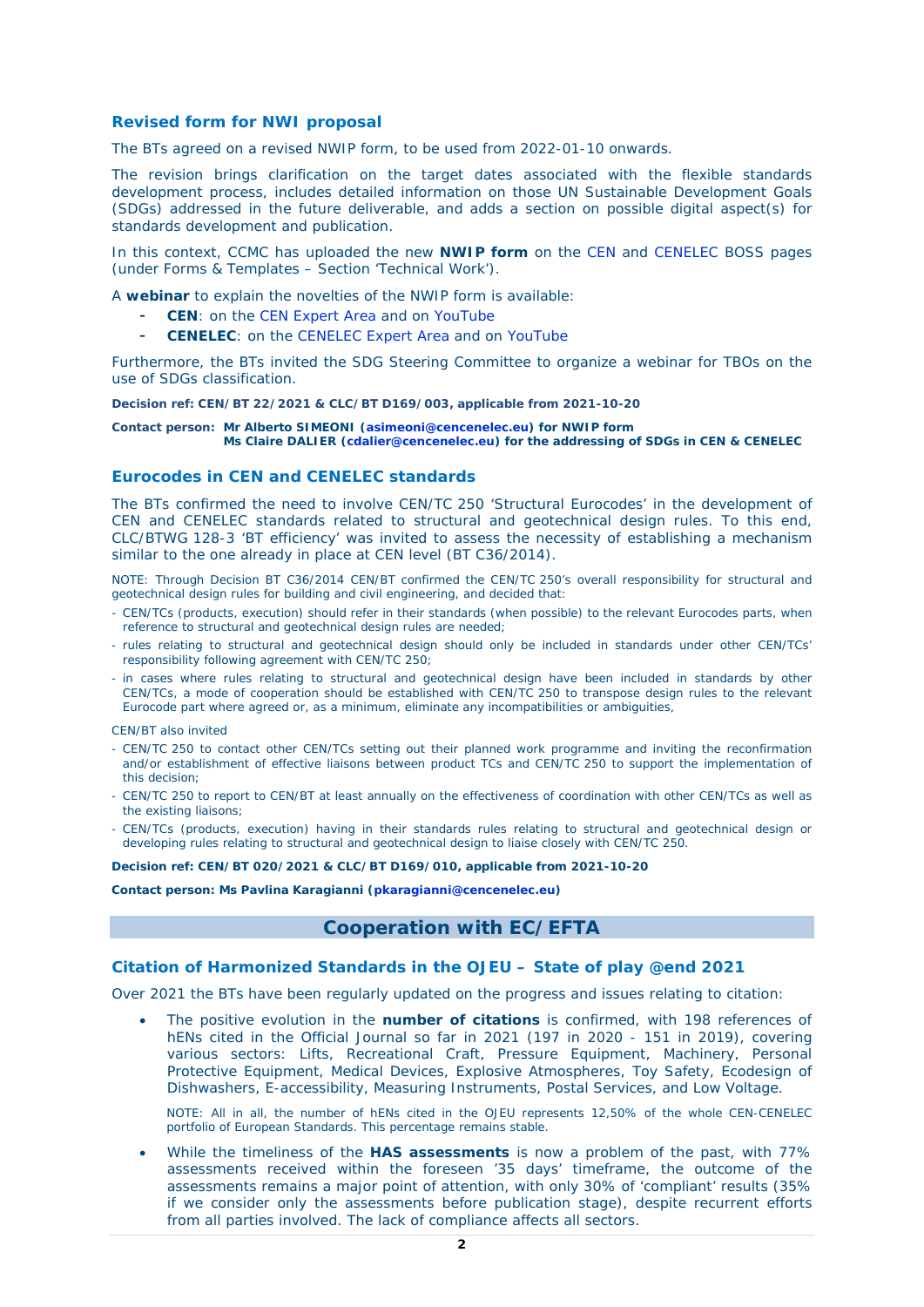One of the main reasons leading to lack of compliance relates to undated normative references in those Standards offered for citation. Some possible solutions are currently being discussed with the EC (e.g. inclusion of a table in an Annex for the dating of normative references of EN ISO harmonized Standards). Furthermore, a comprehensive guidance document for TCs on Normative references is being developed and will be available early 2022.

In 2021, around 30 ENs that had been initially developed for citation under a specific directive/regulation have been **decoupled from legislation** (i.e. the link between the projects and the Directive they were supposed to support is removed).

The EC has been recurrently alerted that this decoupling reflects the need for Industry to have a reference document available on the market in a timely manner, while a long-term solution can be sought in relation to a possible citation.

Last but not least, the EC has informed that the current agreement they have with the HAS sub-contractor handling the HAS consultants (Ernst & Young) is coming to an end; the EC is about to launch a new call for tender. CCMC has already submitted a series of recommendations for improvement of the HAS system to be considered in the frame of the new contract. CCMC will keep the BTs and Technical Committees informed of all developments in this respect

#### *Contact person: Ms Cinzia MISSIROLI [\(cmissiroli@cencenelec.eu\)](mailto:cmissiroli@cencenelec.eu)*

### **EC-ESOs Task Force 'Timely European standards for a Green and Digital, Single and Global Market'**

The Task Force on 'Timely European standards for a Green and Digital, Single and Global Market' between the ESOs and the European Commission (DG GROW, DG CNCT and DG ENER) has been set up to cover all aspects related to the timely availability of standards for the Single Market, including the citation of harmonized Standards for sectors strategic at EU level, i.e. Green and Digital, and the relevance of European standard at global level.

Two main workstreams have been agreed, with the intention to issue an Action Plan by Q1/2022:

- Workstream 1, on the alignment of European policies, business priorities and standardization in strategic sectors, with high-level interactions between the EC and ESOs at the very early stage of the preparation of the EU work programme (including the Annual Union Work Programme & the ICT Rolling Plan).
- Workstream 2, on the improvement of operational matters, finding a common understanding and possible solutions to identified issues relating to Standardization Requests and standards development & citation.

An online workshop -open to all stakeholders- took place in November 2021 to inform on the initial discussions within the Task Force and the inputs gathered at the occasion will be considered for the subsequent work. All relevant information on those activities is shared with the BTs.

#### *Contact person: Mr Alberto SIMEONI [\(asimeoni@cencenelec.eu\)](mailto:asimeoni@cencenelec.eu)*

#### **EC-ISO-IEC-CEN-CENELEC Brainstorming Group on Citation**

The key importance and benefit of having European and International standards aligned in support of the Single Market -including their citation in the OJEU- is systematically raised at meetings of all levels with the Commission. To allow a mutual understanding of the current challenges and to put in place a 'toolbox of solutions' a Brainstorming Group gathering several high-level representatives from CEN, CENELEC, ISO, IEC and the EC has been set up. The objective is to define concrete actions to streamline the current process and increase its efficiency. The work of this group is complementary to the exchanges within the EC-ESOs Task Force on 'Timely European standards for a Green and Digital, Single and Global Market'.

The BTs are kept informed of all relevant information at their common sessions.

*Contact person: Ms Cinzia MISSIROLI [\(cmissiroli@cencenelec.eu\)](mailto:cmissiroli@cencenelec.eu)*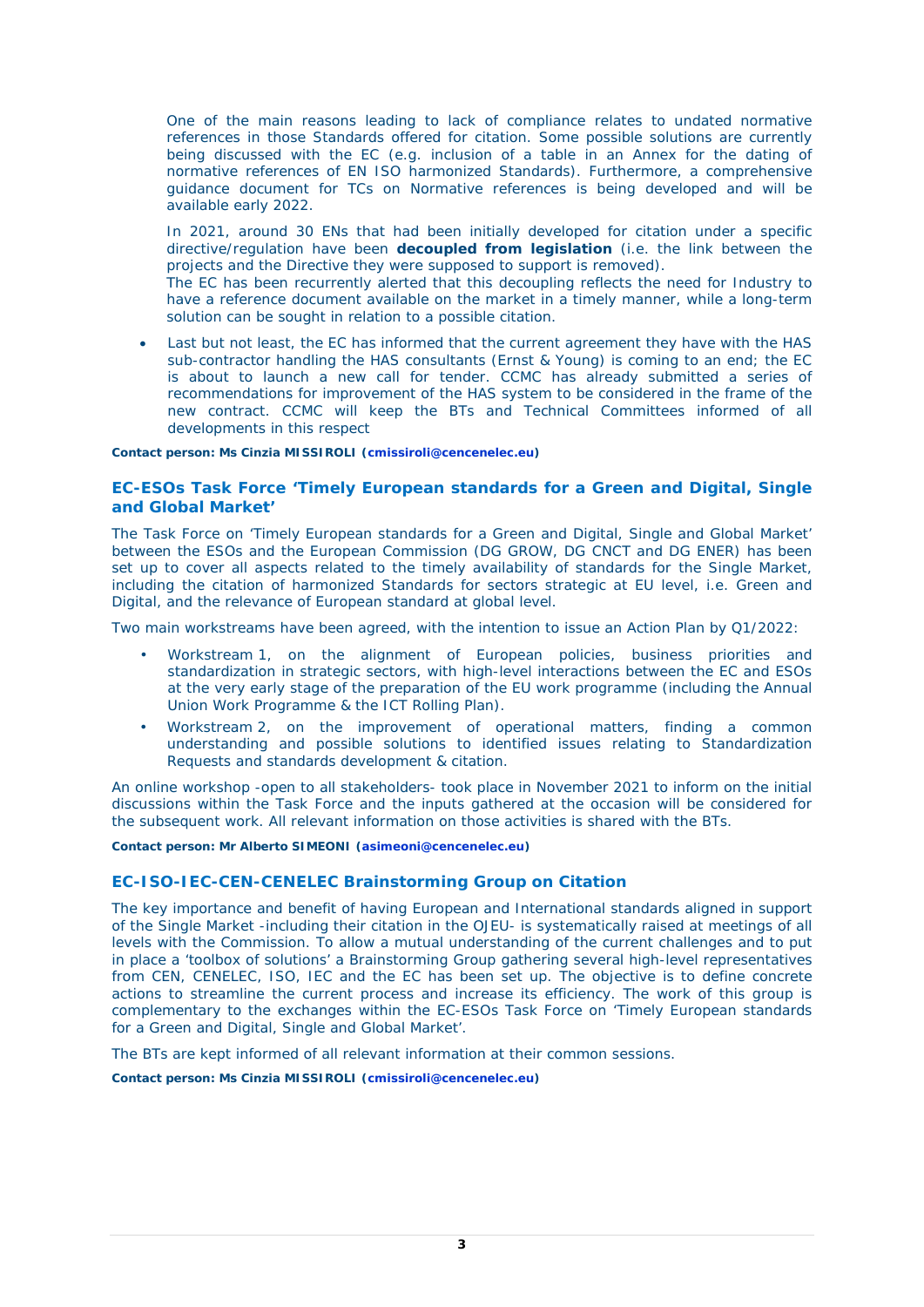### **Standardization Requests**

Since the issue of the last BT newsletter (July 2021) CEN and/or CENELEC have received the following Standardization Requests:

• Standardization Request on **Space heating appliances** (M/577) in support of Regulation (EU) 305/2011 in the field of Construction products. The related standardization work has been allocated to CEN/TC 295 'Residential solid fuel burning appliances' and CEN/TC 46 'Fireplaces for liquid fuels'.

*Decision ref: CEN/BT C155/2021, applicable from 2021-08-25 Contact person: Mr Nuno PARGANA [\(npargana@cencenelec.eu\)](mailto:npargana@cencenelec.eu)*

• Standardization Request on **Automatic Number Plate Recognition** (ANPR) (M/578) in support of Directive (EU) 2019/520. In line with the CEN/BT decision CEN has not accepted this Standardization Request due to identified issues impeding the development of the requested standards, while remaining open to further discussions with the EC.

*Decision ref: CEN/BT C217/2021, applicable from 2021-11-10 Contact person: Mr Thierry LEGRAND [\(tlegrand@cencenelec.eu\)](mailto:tlegrand@cencenelec.eu)*

• Standardization Request on **Performance, safety and sustainability requirements for Batteries** (M/579) in support of the Strategic Action Plan on Batteries. CCMC will initiate discussions with the relevant CEN and CENELEC technical bodies on the allocation of the work, with the support of the CEN-CENELEC Coordination Group on eMobility.

*Decision ref: CEN/BT C219/2021 & CLC/BT D170/C041 , applicable from 2021-11-10 Contact person: Ms Mercedes MIRA COSTA [\(mmira@cencenelec.eu\)](mailto:mmira@cencenelec.eu)*

# **Cooperation with ETSI**

### **Revised Mode 5 of co-operation**

Taking into account the increasing number of common, complementary activities among the three ESOs, and several shortcomings that had been detected by joint technical bodies operating under Mode 5, the CEN-CENELEC-ETSI Joint Working Group 'Rules & Processes' (JWG R&P) has revised the Mode 5 of co-operation among the ESOs. The new version, which has been endorsed by the BTs, will be submitted to the Joint Presidents Group for final endorsement, following which the CEN-CENELEC-ETSI 'Basic Co-operation Agreement' will be updated, as well as the CEN-CENELEC Internal Regulations Part 2 and the ETSI Directives.

*Decision ref: CEN/BT C234/2021 & CLC/BT D170/C059, applicable from 2021-12-08*

*Contact person: Mr Constant KOHLER [\(ckohler@cencenelec.eu\)](mailto:ckohler@cencenelec.eu)*

## **Technical Body Officers events of December 2021**

On 7 and 8 December 2021 the annual **training for newly appointed Technical Body Officers** and the biennial **CEN-CENELEC Technical Body seminar** were organized online, covering various concepts and tools directly related to the standardization community.

The **presentations** and **recordings** of this two-day event are available for downloading in the [CEN](https://experts.cen.eu/news/2021-12-13-tbo-training-seminar/) and [CENELEC](https://experts.cenelec.eu/news/2021-12-13-tbo-training-seminar/) expert area of the website.

Clustered to these trainings, the CEN and CENELEC **Technical Award ceremony** of 7 December celebrated a few Technical Body Chairs and Secretaries, acknowledging thereby their outstanding contributions to the work of European standardization:

- Mr Christian WETTERBERG, Chair of CEN/TC 52 'Safety of Toys'
- Mr Ulrich BORCHERS, Chair of CEN/TC 230 'Water Analysis'
- Mr Steve DENTON, Chair of CEN/TC 250 'Structural Eurocodes'
- Mr Georg SCHREIBER, Chair of CEN/TC 275 'Food analysis horizontal methods' and CEN/TC 460 'Food authenticity'
- Mr Frank LAMÉ, Chair of CEN/TC 444 'Environmental characterization of solid matrices'
- Ms Lisbet LANDFALD, Secretary of CEN/TC 442 'Building Information Modelling'
- Mr Eike FRIEDRICHS, Chair of CLC/TC 34 'Lighting'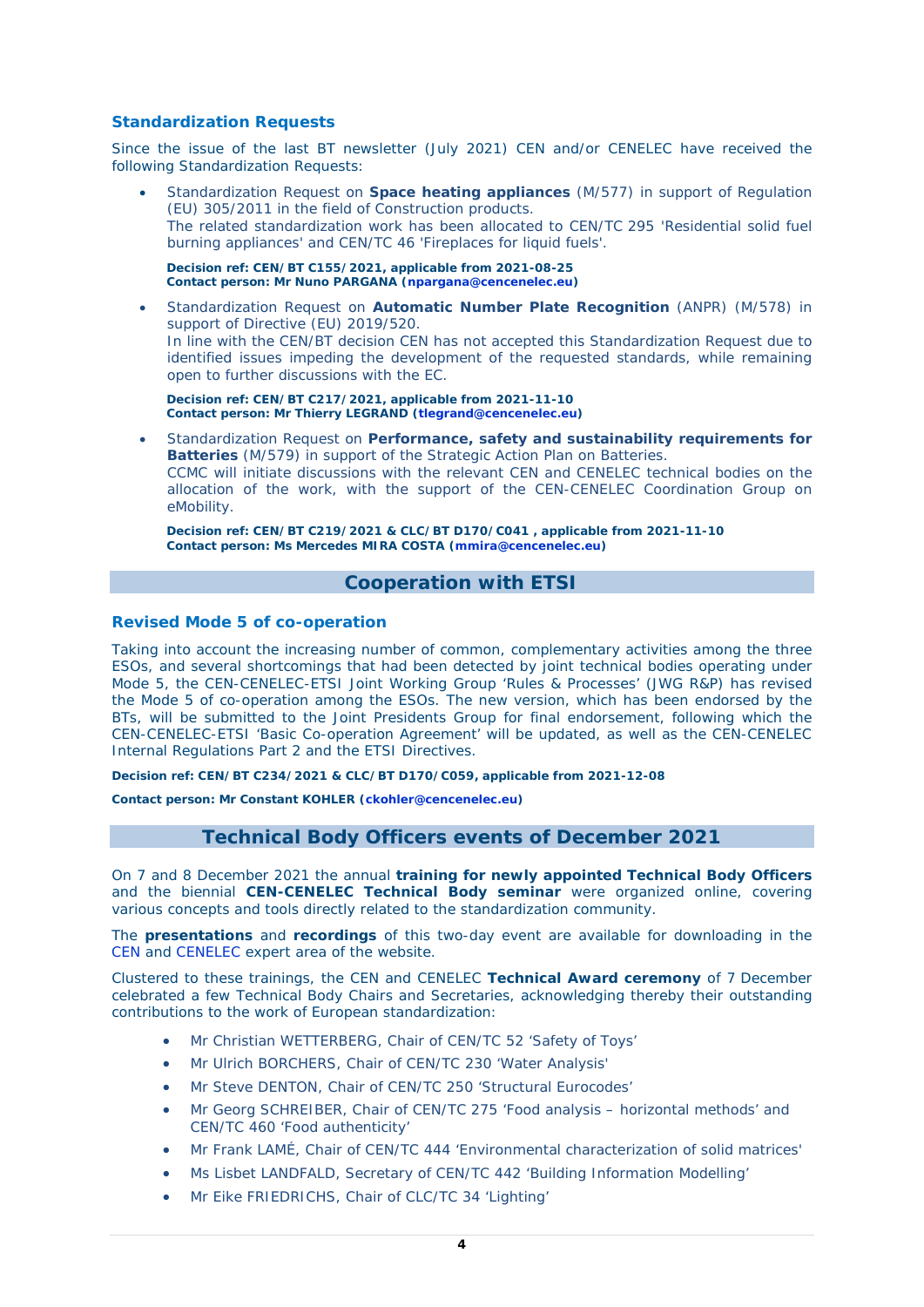- Mr Jacques PERONNET, Chair of CLC/TC 64 'LV Electrical installations and protection against electric shock'
- Mr Christian DWORAK, Chair of CLC/TC 111X 'Environment'
- Ms Beatriz NOVEL, Chair of CLC/TC 205 'Home and building electronic systems and CLC/TC 23E 'Circuit breakers and similar devices for household and similar use'
- Mr Luca REINA, Secretary of CLC/TC 61 'Safety of household and similar electrical appliances'
- Mr Jörg ENDISCH, Chair of CEN-CLC/JTC 17 'Gas appliances with combined heat and power'
- Mr Ortwin COSTENOBLE, Secretary of CEN TC/19 'Gaseous and liquid fuels, lubricants and related products of petroleum, synthetic and biological origin', CEN/TC 383 'Sustainably produced biomass for energy applications' and CEN/TC 441 'Fuel labelling', who won the **Lifetime Achievement Award**

It is without saying that, along with those Technical Body Officers that have been honoured this year, the standardization community can count on the support and commitment of all CEN & CENELEC Technical Body Chairs and Secretaries, hence a special thanks to all of them for their work and contribution to the whole standardization system!

Furthermore during the ceremony the winner of the third edition of the **[Standards + Innovation](https://www.cencenelec.eu/news-and-events/events/2021/2021-10-05-standards-innovation-awards-2021/#:%7E:text=The%20Standards%2BInnovation%20Awards%20acknowledge,innovators%20and%20entrepreneurs%20to%20standardization.)  [Award](https://www.cencenelec.eu/news-and-events/events/2021/2021-10-05-standards-innovation-awards-2021/#:%7E:text=The%20Standards%2BInnovation%20Awards%20acknowledge,innovators%20and%20entrepreneurs%20to%20standardization.)** for Technical Body Officers was also announced i.e. Ms [Sandra FELICIANO,](https://www.cencenelec.eu/news-and-events/news/2021/briefnews/2021-12-08-2021-standards-innovation-technical-body-officer-awards/) a lecturer at Porto Polytechnic and a researcher at the Knowledge Innovation Centre, for building bridges between the worlds of academia and standardization for over a decade.

# **CEN-only matters**

## **Processes and operational matters**

## **Dating of normative references in hENs developed in parallel with ISO**

Considering the requested dating of normative references in harmonized Standards (hENs) offered for citation, also for those developed in parallel with ISO in the frame of the Vienna Agreement, CEN/BT endorsed the generic approach of having a dedicated template for Annex ZA to be used for harmonized EN ISO Standards containing undated normative references.

This template, to be used from 2022-03-01 onwards, includes a table establishing the correspondence between the undated references mentioned in Clause 2 of the ISO standard and the dated references of the corresponding EN ISO standards.

CCMC will make the new template available on BOSS, also indicating how to proceed in case of hEN supporting multiple Directives, as well as the relevant the guidance document.

A dedicated training for the Technical Body Officers will be scheduled before the starting date for the use of the new template.

*Decision ref: CEN/BT 027/2021, applicable from 2021-12-14*

*Contact person: Mr Nuno PARGANA [\(npargana@cencenelec.eu\)](mailto:npargana@cencenelec.eu)*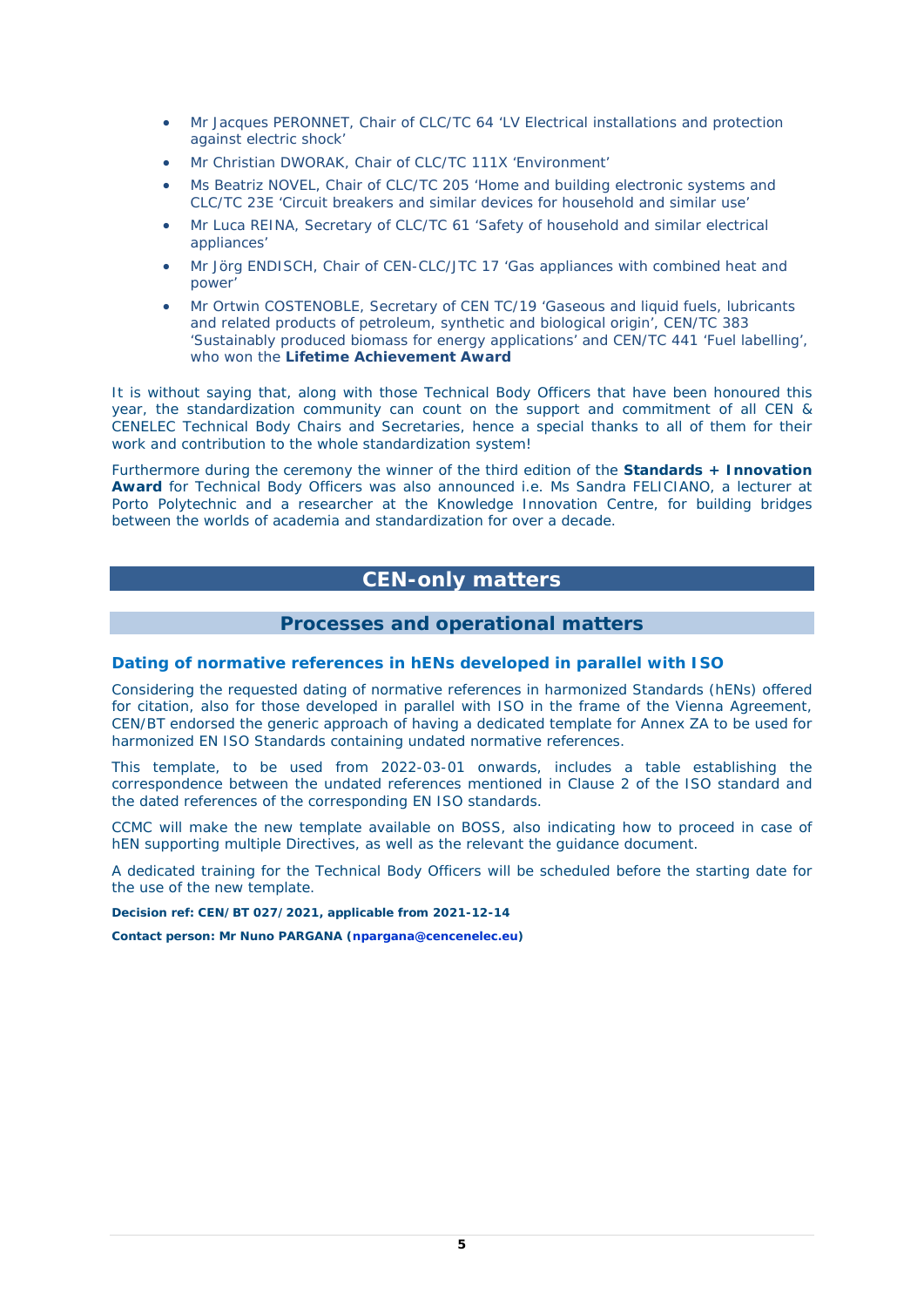# **CENELEC-only matters**

## **Processes and operational matters**

#### **Development of ENs to be offered for citation in the OJEU – Matrix of responsibilities**

In order to clarify and detail the tasks for Technical Body Officers, Convenors and experts responsible for the development of harmonized standards, a 'Matrix of responsibilities for the development in CENELEC of European Standards to be offered for OJEU citation' has been developed and further endorsed by the CENELEC BT.

In line with the BT decision, CCMC has uploaded the document on the CENELEC BOSS (available [here\)](https://boss.cenelec.eu/media/matrix_responsibilities_harmonizedeniec.pdf) and an ad-hoc webinar will be organized shortly.

The Technical Bodies are expected to apply the Matrix and provide feedback on possible improvements to CCMC by the end of January 2022 - The use of the matrix will become mandatory as of 2022-03-01.

*Decision ref: CLC/BT D169/006, applicable from 2021-10-20 Contact person: Mr Alberto SIMEONI [\(asimeoni@cencenelec.eu\)](mailto:asimeoni@cencenelec.eu)*

#### **Information on other interested technical bodies in draft deliverables**

The CENELEC BT considered useful the IEC practice of adding information on other interested Technical Bodies in draft deliverables – using the formulation "This document could be of interest to… (other technical bodies)" and agreed on a similar approach for CENELEC homegrown standards.

To this end, CCMC was asked to develop the relevant IT tools for integrating the information in the letter accompanying the documents submitted to the different stages (Enquiry and Formal Vote). The relevant IT project is expected to be completed by Q1/2022.

As an interim solution, the BT asked the Technical Body Secretaries to provide CCMC with the relevant information on other interested Technical Bodies, for further inclusion in the European foreword of the drafts under procedure.

*Decision ref: CLC/BT D169/002, applicable from 2021-10-20 Contact person: Mr Alberto SIMEONI [\(asimeoni@cencenelec.eu\)](mailto:asimeoni@cencenelec.eu)*

#### **Participation of European organizations in technical work First BT decision delegated to CENELEC Technical Bodies**

In the frame of the simplification of governance at BT level the CENELEC BT has decided to delegate the decision on the participation of European organizations in CENELEC technical work (i.e. Liaison organizations as defined in CEN-CENELEC Guide 25) to the concerned Technical Bodies, for all those requests received as of 2022-01-01.

This constitutes the first BT decision delegated to CENELEC Technical Bodies.

The following process shall be followed:

- CCMC to assess, within 1 week, the request from the interested European organization (including Partner organizations) to participate in CENELEC Technical Bodies as a Liaison organization
- the Technical Body Secretary to submit a draft decision by correspondence via a 4-week CIV within the concerned Technical Body, using the relevant template (available on [BOSS\)](https://boss.cenelec.eu/media/BOSS%20CENELEC/formtemp/liaison_organisation_dd.docx)
- the participation is approved by the CENELEC Technical Body if the following conditions are met: simple majority and absence of sustained opposition against the applicant, which has to be provided in writing by the opposer
- the Technical Body Secretary to communicate the decision by e-mail to CCMC.

Furthermore, CCMC has been asked to provide the Permanent Delegates with the weekly list of 'Delegated decisions'.

A webinar for TBOs to explain the novelties is available on the [CENELEC Expert Area](https://eur01.safelinks.protection.outlook.com/?url=https%3A%2F%2Fexperts.cenelec.eu%2Ftrainings-materials%2Fevents%2F2021%2F2021-12-17-bt-delegations-to-tbs-on-the-approval-process-for-liaisons-organizations%2F&data=04%7C01%7Cnpaquay%40cencenelec.eu%7C0e744e4bfdf447b9d07808d9c3cec602%7Cccf5775126f1429c87578729c8e9e995%7C0%7C0%7C637756115124508370%7CUnknown%7CTWFpbGZsb3d8eyJWIjoiMC4wLjAwMDAiLCJQIjoiV2luMzIiLCJBTiI6Ik1haWwiLCJXVCI6Mn0%3D%7C3000&sdata=0h%2FZz21%2FTsmxGJGxrBs92C44k33zMLzD91DhZM159Jw%3D&reserved=0) and on [YouTube.](https://eur01.safelinks.protection.outlook.com/?url=https%3A%2F%2Fwww.youtube.com%2Fwatch%3Fv%3DQW25AmMARBk&data=04%7C01%7Cnpaquay%40cencenelec.eu%7C0e744e4bfdf447b9d07808d9c3cec602%7Cccf5775126f1429c87578729c8e9e995%7C0%7C0%7C637756115124508370%7CUnknown%7CTWFpbGZsb3d8eyJWIjoiMC4wLjAwMDAiLCJQIjoiV2luMzIiLCJBTiI6Ik1haWwiLCJXVCI6Mn0%3D%7C3000&sdata=XPXlgKMFOpy0Way9fojaLewR7dUTamfvBT8Zv4RniGI%3D&reserved=0)

The relevant BOSS pages will be updated beginning of 2022.

*Decision ref: CLC/BT D169/004, applicable from 2021-10-20 Contact person: Ms Wallis RAEKELBOOM [\(wraekelboom@cencenelec.eu\)](mailto:wraekelboom@cencenelec.eu)*